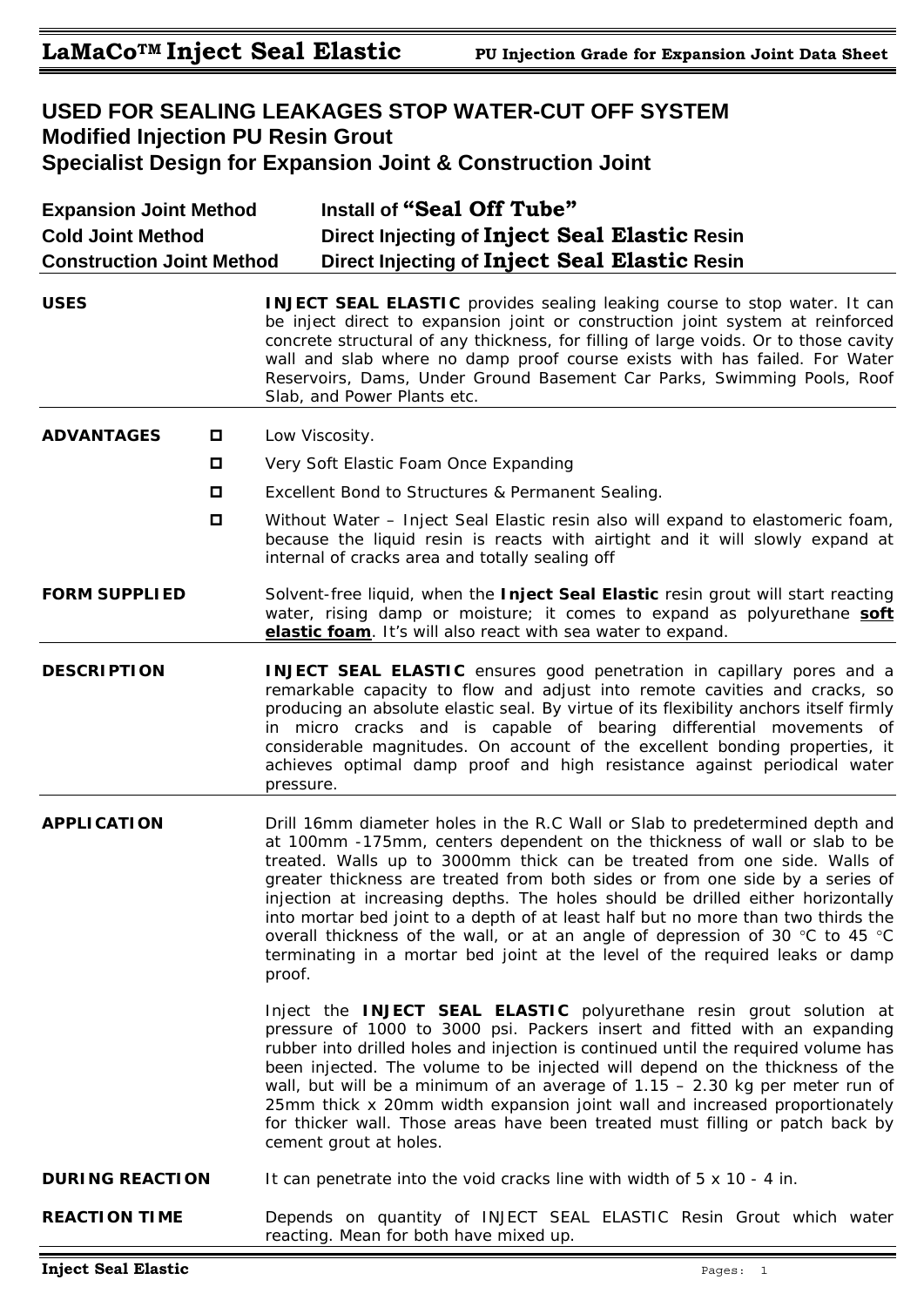# LaMaCo<sup>TM</sup> Inject Seal Elastic PU Injection Grade for Expansion Joint Data Sheet

**Remarks I) The Above Method Applied For Expansion Joint, Construction Joints and Cold Joints Only** 







# **Method Tested System: Bending for C to 180°**



# **Method Tested System: Bending for S to 180°**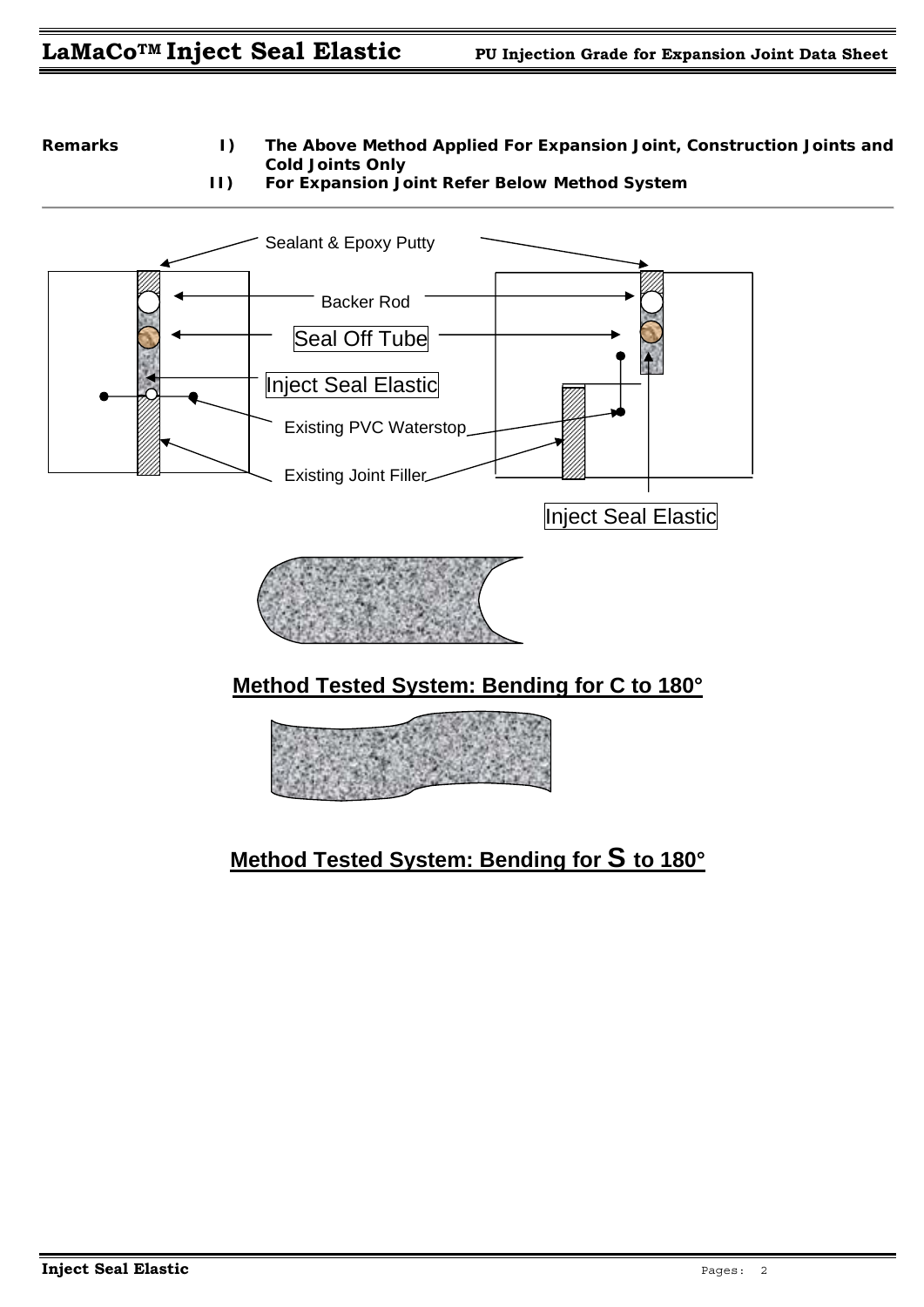|                                     |                   | <b>Poper tree or opposition of the following concerning</b>                   |                |  |
|-------------------------------------|-------------------|-------------------------------------------------------------------------------|----------------|--|
| <b>Bend Elongation</b>              |                   | Bending with 180° turning for S<br>Bending with 180° turning for C, No Broken |                |  |
| <b>Bonding Strength</b>             |                   | Excellent bond to structural                                                  |                |  |
| <b>Elongation at Break</b>          |                   | Soft Elastic 112% [Special Grade for Expansion Joint]                         |                |  |
| <b>Solid Volume</b>                 |                   | 98 %                                                                          |                |  |
| <b>Expanding Volume</b>             |                   | >200 % or >2 times                                                            |                |  |
| <b>Viscosity</b>                    | at 25 $°C$        | 600 mPa.s $[±55]$                                                             |                |  |
| <b>Specific Gravity</b>             | at 25 $\degree$ C | 1.09 g/cm <sup>3</sup> [ $\pm$ 0.01]                                          |                |  |
| <b>Pot Life</b>                     | at 25 $°C$        | > 600 sec to 1800 sec                                                         |                |  |
| <b>Cure Time</b><br>at 25 $°C$      |                   | As pot life test method 30-120 mins                                           |                |  |
| <b>Flash Point</b>                  |                   | > 200 °C                                                                      |                |  |
| <b>Tear Resistance</b>              |                   | Totally No Crack & Non of Crisp or Broken                                     |                |  |
| <b>Abrasion Resistance</b>          |                   | None                                                                          |                |  |
| <b>Fire Resistance</b>              |                   | Normal Gas °C Burning Test, Good Conditions of Class 0                        |                |  |
| <b>Toxicity</b>                     |                   | Essentially non-toxic in cured foam                                           |                |  |
| <b>Water Absorption</b>             |                   | 0.1% to 2% depend of pressure capacity                                        |                |  |
| <b>Coverage Thickness</b>           |                   | No required                                                                   |                |  |
| Consumption                         |                   | None                                                                          |                |  |
| <b>Stability under Heat</b>         |                   | Minimum: 40 °C                                                                | Maximum: 65 °C |  |
| <b>Glass Transition Temperature</b> |                   | Minimum: 15°C                                                                 | Maximum: 60 °C |  |
| <b>Application Temperature</b>      |                   | Minimum: 5 °C                                                                 | Maximum: 40 °C |  |
| <b>Shore A Hardness</b>             |                   | Elastomeric Soft Rigid                                                        |                |  |
| <b>Shore D Hardness</b>             |                   | Elastomeric Soft Rigid                                                        |                |  |
| <b>Martens Dimensional</b>          |                   | None                                                                          |                |  |
| Packing                             |                   | 20 & 25kgpail                                                                 |                |  |

### *Properties of Specification Cured Foam (Unconfined)*